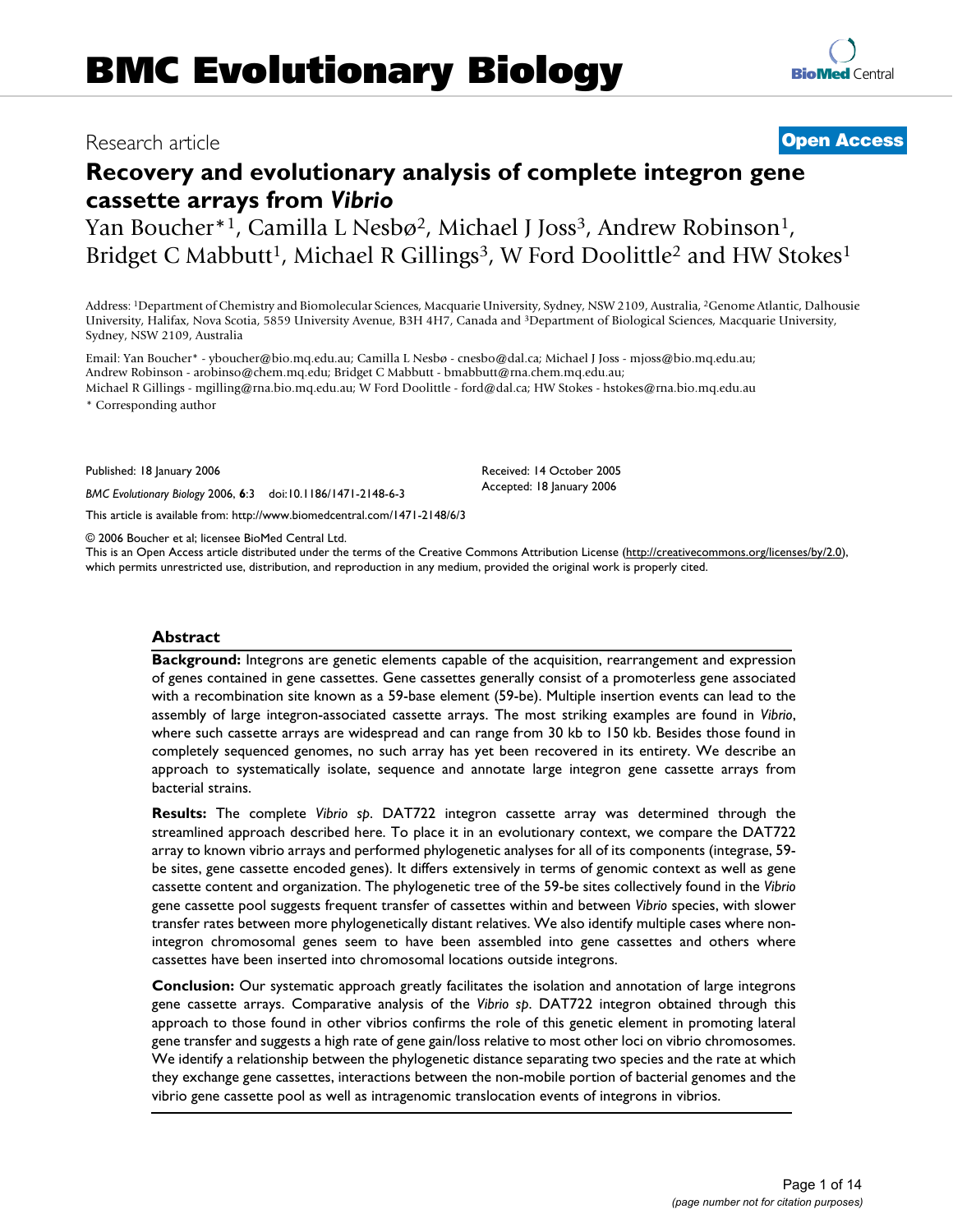#### **Background**

The integron/gene cassette system is now known to be widely distributed amongst the Bacteria and is a major contributor to the dispersal of genes by Lateral Gene Transfer (LGT). The system can facilitate LGT by virtue of the fact that the integron encodes a site-specific recombination (SSR) system [1,2]. The targets for SSR are gene cassettes [3]. These are independently mobilizable units of DNA, usually composed of a single gene bound by a recombination site, designated a 59-base element (59-be) or alternatively *attC*. The DNA integrase catalysing SSR, IntI, is encoded by the integron. This integrase recognises two families of recombination sites. The first of these is the cassette associated 59-be [4] and the second is a site contained within the integron designated *attI*. IntI can catalyze a reversible reaction by which gene cassettes can be inserted into, or excised from, an integron via recombination between the *attI* site and a 59-be or between two 59 be sites [5,6]. Multiple recombination events are common. As a consequence, integrons are normally associated with arrays comprising multiple cassettes, which in some species of *Vibrio* can number well in excess of a hundred [7]. Gene cassettes do not normally include a promoter. Instead, where it has been examined, transcription of cassette genes is driven by a promoter  $(P_c)$  located in the integron itself [1]. Thus, the integron and gene cassettes comprise both a gene capture and gene expression system.

Integrons were first identified in the context of multi-drug resistance. In this context, pathogenic bacteria are often resistant to many antibiotics as a consequence of possessing an integron that has captured several gene cassettes containing resistance genes [2]. These integrons recovered from clinical environments are often embedded in other types of mobile elements such as plasmids and transposons [8]. It is now clear however that integrons are also a common feature of the chromosomes of various bacteria, being found in the gamma-proteobacteria (vibrios, xanthomonads, pseudomonads, *Shewanella*), beta-proteobacteria (*Nitrosomonas europea*) and spirochaetes (*Treponema denticola*) (Figure 1). Another notable feature of chromosomal integrons is the wide diversity of functions encoded by the genes found in their gene cassettes [9]. This, coupled with the observation that cassette arrays can be quite large, clearly hints at a system that can greatly impact on the adaptive potential of bacteria [10]. Given that cassette associated genes are part of the gene pool that is LGT-associated and mobilizable, they also represent a community resource that can be shared between individuals [11].

Bacteria of the *Vibrio* genus are rapidly becoming a model system for the study of the chromosomal integron/gene cassette system [12-14]. As noted above, their cassette arrays are characteristically large, encompassing several

percent of genomic coding capacity in many cases. Representatives of this genus display such a high level of variation in terms genome size and content that "species" units can rarely be identified by the sequencing of one or a few genetic markers [15]. Many complete integron arrays have now been assembled from various species of *Vibrio* as a result of whole genome sequencing initiatives. These include *V. cholerae, V. parahaemolyticus, V. vulnificus* (two strains) and *V. fischeri* [16-19]. These collective sequencing efforts have helped to highlight the enormous amount of novel genetic diversity contained within integron arrays. However, it is also becoming clear that whole genome sequencing is a relatively blunt instrument for assessing gene cassette diversity. This is because, although individual strains of *Vibrio* can contain large arrays, the total number of cassettes harboured by any single individual is very small compared to the overall size of this community resource [11]. As an alternative approach to recovering gene cassettes, the cassette PCR technique has been developed [20]. This method selectively amplifies gene cassettes to the exclusion of other genomic sequences and can be applied to both metagenomic (environmental) DNA and to the DNA of defined strains. However, cassette PCR only recovers cassettes in isolation (i.e. outside their genetic context) and cannot aid in the assembly of contiguous arrays. Also, although gene cassette PCR is selective, there is always the possibility for some false positives (non-cassette DNA fragments being amplified) [20]. When a gene cassette is found within an array, there is no doubt about its nature.

To more rapidly access and analyse the mobile gene cassette pool, we adopted a genomics approach that allows us to specifically isolate DNA fragments containing large integron gene cassette arrays and exclude the vast majority of the genome that is common to most members of a species. No such large cassette array has previously been isolated and fully sequenced without completely sequencing the genome of its host. Using our streamlined approach, we isolate and sequence the integron from a close relative of the widespread marine bacterium *Vibrio harveyi*, a wellknown member of the core vibrio group to which *V. parahaemolyticus* also belongs (Figure 2). To place it in an evolutionary context, we compare it to known vibrio integron arrays and perform a phylogenetic analysis of all of its components (integrase, 59-be sites, gene cassette encoded genes). This reveals strong interaction between vibrio integrons through LGT, high variability of array contents and wide functional diversity of gene cassettes. These analyses also yield insights on the processes of gene cassette recruitment from non-mobile genes and the possibility of cassette de-recruitment. Differences in the genomic context of integrons from various vibrios suggest several events of intragenomic translocation for these genetic elements.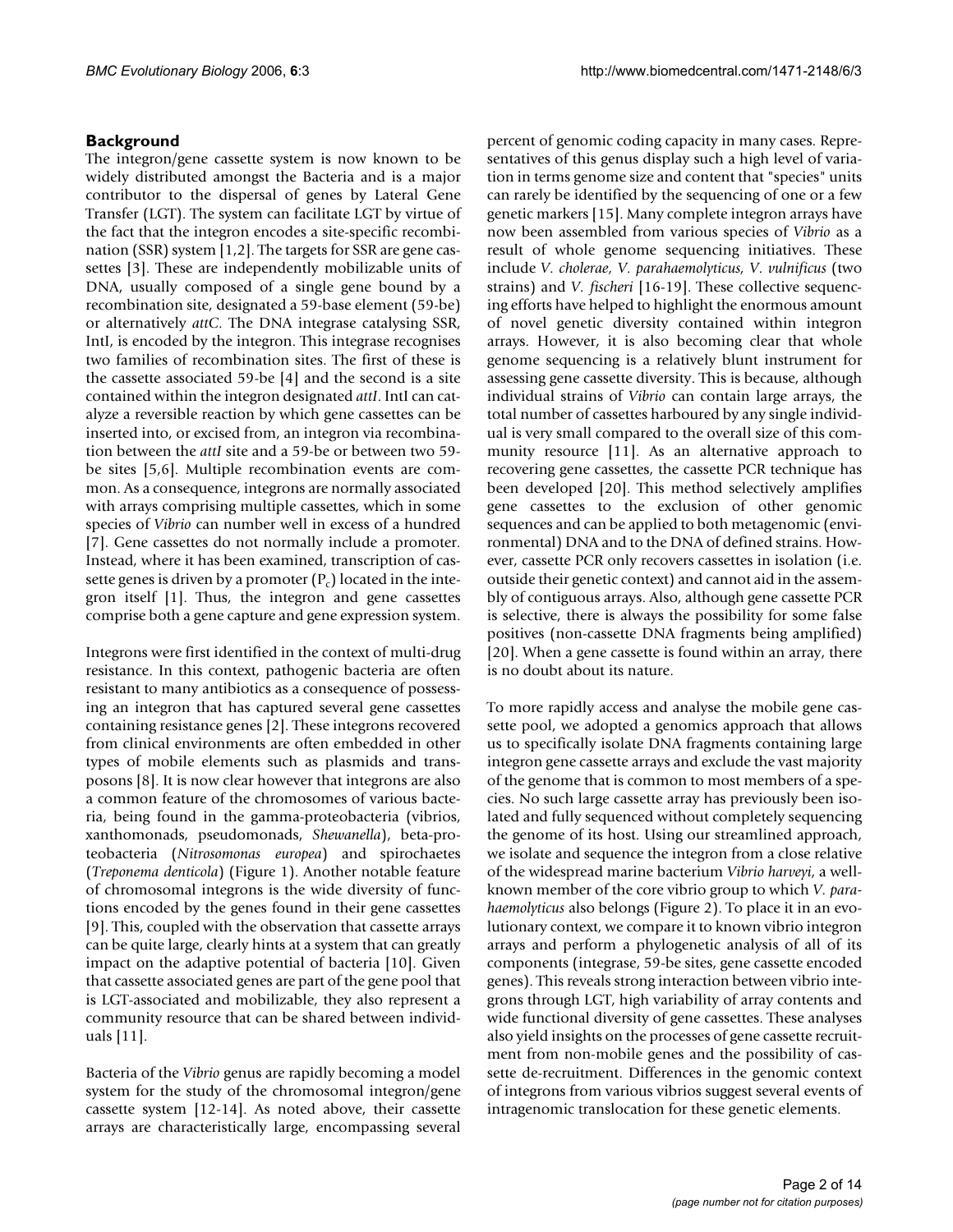## **IntI**



## **Figure 1**

**Best maximum likelihood phylogeny of representative integron integrases (IntI).** For integrons carried on a mobile element such as a plasmid or transposon, the taxon name represents this genetic element and the host name is in parentheses. Some integron integrases can be attributed to a specific integron class, as indicated by the name of the clade to which they belong. Support values displayed above the nodes represent the consensus of the best maximum likelihood distance trees of 100 bootstrap pseudo-replicates of the dataset (only values >80% are displayed). The sequences of the intl genes from Vibrio sp. DAT865, DAT868 and DAT722 strains were obtained in this study.

## **Results and discussion**

## *Characterization of the* **Vibrio sp***. DAT722 cassette array*

The method used to isolate a complete vibrio gene cassette array takes advantage of the fact that cassettes are linked, having been assembled at a single locus, the integron *attI* site. By making genomic libraries and screening individual clones by cassette PCR or with PCR primers targeting the *intI* gene, we can recover large inserts that comprise exclusively, or in large part, of contiguous arrays of mobile gene cassettes. Here we demonstrate this principle on an environmental strain of a *Vibrio sp*. from an aquaculture facility in Darwin, Australia. We show that using a fosmid vector (insert size between 30–40 kb) to construct a genomic library (480 clones), we can recover the whole 82 kb integron array in four PCR screening rounds, the first of which identifies a clone bearing the *intI*. A structured query language (SQL) script was developed to facilitate annotation of integron arrays, made difficult by the presence of non-coding elements such as 59-be sites. The script performs a search for short DNA motifs on a DNA segment and detects intervening ORFs, outputting annotation in GenBank format.

The gene cassette array of *Vibrio sp*. isolate DAT722 has an average G+C content of 40.7%, compared to 44.8% for the flanking DNA regions. A G+C content lower than the genomic average of the host is typical of vibrio integrons, and differences ranging from 2.8 to 5.7% can be found in completely sequenced vibrio genomes harbouring an integron (data not shown). The DAT722 array contains 116 gene cassettes (Figure 3), falling between the shortest vibrio array of 36 cassettes (*V. fischeri*) and the longest array of 219 cassettes (*V. vulnificus* CMCP6) (Table 1). However, DAT722 contains a high diversity of cassettes, comprising 94 different cassette types out of a total of 116 cassettes. A cassette type represents either a non-paralogous cassette or a group of paralogous cassettes, the latter being defined as a group of cassette that have reciprocal BLASTP or BLASTN matches with an e-value of 1E-10 or less). This number of different cassette types is only equalled or surpassed by much larger arrays (*V. cholerae* with 95 cassette types of a total 173 cassettes and *V. vulnificus* CMCP6 with 141 cassette types of a total 219 cassettes). Consistent with this cassette diversity, the DAT722 array also encodes a wide variety of functions including DNA modification and primary metabolic enzymes (Table 2). Also typical of gene cassette arrays, there is a high proportion of cassettes either with no detectable homolog (37 cassettes) or with sequence matches only to hypothetical proteins (40 cassettes). Only a minority of cassettes encodes a protein to which a putative function can be assigned: 8 cassettes can be assigned a specific function with reasonable certainty and another 12 a broad function (for example matching a general super-family of proteins such as acetyltransferases).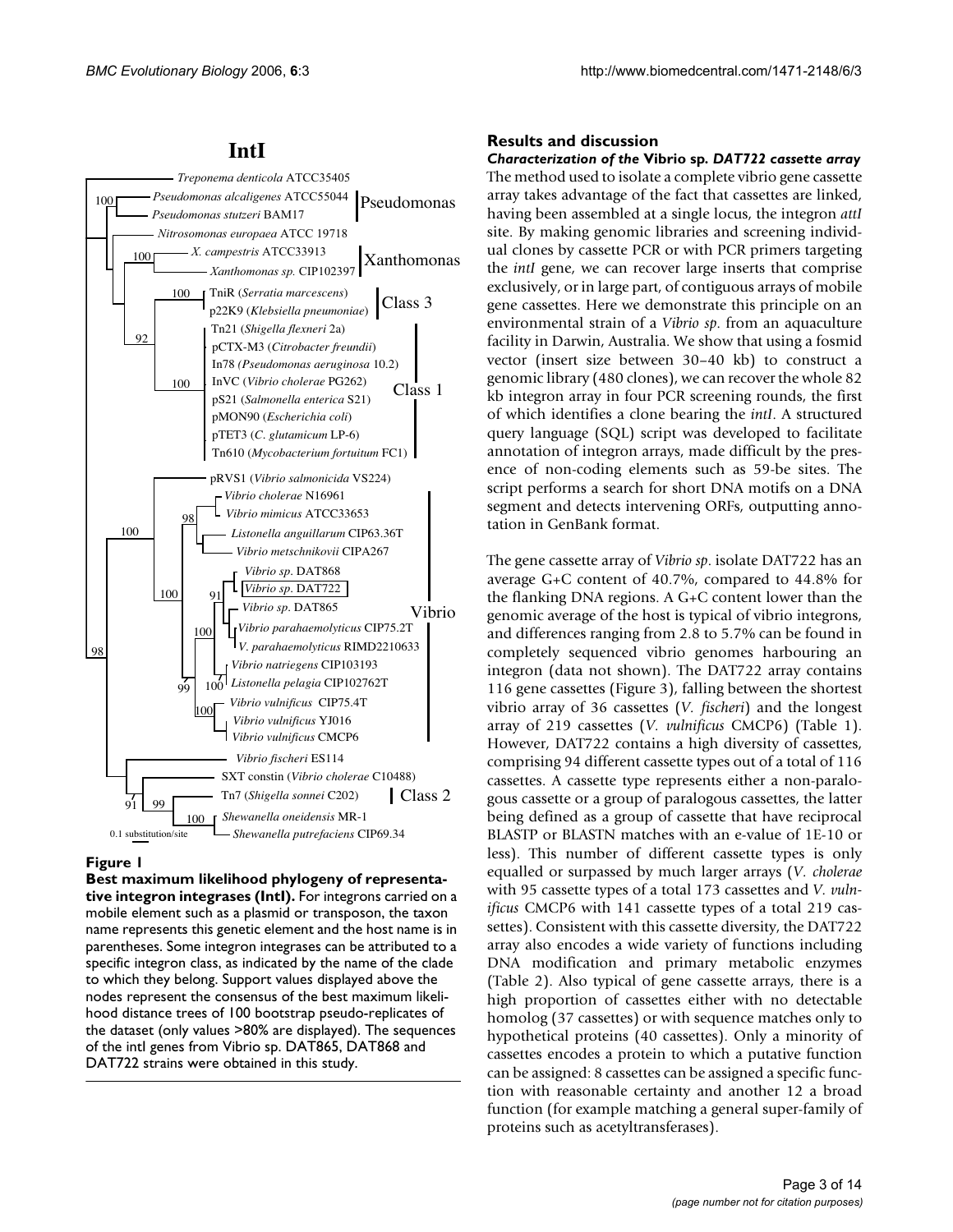

## **Figure 2**

**Best maximum likelihood phylogeny of** *Vibrio* **species based on the RNA polymerase B gene (***rpoB***).** The strain which had its entire integron gene cassette array sequenced in this study is boxed. Organisms that had their complete genome sequenced are in bold (the sequence of the *rpoB* genes of all other strains were generated in this study). The gene immediately upstream of the integron, when known, is indicated next to the taxon name: white dot (hypothetical protein VC1310), black dot (ribosomal protein RplT) or grey dot (hypothetical protein VCA0034). Support values displayed above the nodes represent the consensus of the best maximum likelihood trees of 100 bootstrap pseudoreplicates of the dataset (only values >50% are displayed).

Interestingly, Vibrio gene cassette arrays vary enormously in the proportions of their contents which is composed of non-coding cassettes. Cassettes are defined as "non-coding" when they have no BLASTX matches and they do not contain ORFs longer than 150 bp. Given this definition, the proportion of the array made-up of non-coding cassettes can vary from 6% (V. cholerae) to 49% (V. vulnificus CMCP6) and does not appear to be correlated with array size. There seems to be some correlation, however, between array size and content in paralogous (whether coding or non-coding) cassettes, as all large arrays (the two V. vulnificus strains and V. cholerae) have in excess of 44% of cassettes repeated at least twice in the array while smaller arrays all have around 25% of paralogs (Table 1).

One remarkable feature of non-coding cassettes is that they either have very close homolog(s) in other vibrios (>80% nucleotide identity) or no homologs at all. In the *Vibrio sp*. DAT722 array, of 25 non-coding cassettes, 8 have no significant BLASTN hits and 17 are closely related to non-coding cassettes from other vibrios. None of these cassettes seem to represent pseudo-genes, as they do not display any matches to public databases using amino acid translations of all possible reading frames as query (BLASTX). Furthermore, all cassettes defined as non-coding that do have BLASTN matches in other vibrios are similar to these homologs across their whole length. Noncoding cassettes also tend to be paralogous in all vibrio integrons. Although there are only 6 copies of the most prevalent non-coding cassette in the *Vibrio sp*. DAT722 array, there is a highly paralogous family of non-coding cassettes which has 45 representatives in *V. vulnificus* CMCP6 and 34 in *V. vulnificus* YJ016.

Coding cassettes are also frequently paralogous (i.e. have reciprocal BLASTP or BLASTN matches with an e-value of 1E-10 or less). For example, they account for 19 out of the 31 paralogous cassettes in the DAT722 array. The *V. cholerae* array displays the most paralogy among coding cassettes, boasting 115 proteins with some degree of paralogy. However, only two of its paralogous groups have more than 4 members, even when a generous BLASTP similarity cut-off is used to determine paralogy (evalue 1E-10). Coding cassettes differ most significantly from non-coding cassettes by having homologs both inside and outside of the vibrios. Out of 91 coding cassettes in the *Vibrio sp*. DAT722 array, 29 have no BLASTP or BLASTX hit (e-value cutoff 1E-10), 34 have a best match to other vibrios and 28 have a best match outside vibrios.

#### *Variability of gene cassette array composition*

Comparison of cassette content between vibrio strains/ species arrays reveals important variability. The number of cassettes shared between the arrays of two different species of *Vibrio*, counting repeated paralogous cassettes only once, varies between 1 and 14 (arrays contain anywhere from 31 to 141 cassette types) (Table 3). The two *V. vulnificus strains*, respectively containing 88 and 141 cassette types, only have 34 cassettes in common. This represents a 30–39% shared content (based on the two different array sizes), which is much lower than the 78–85% shared gene content of their whole genomes when compared with the same homology criteria (BLAST cut-off of 1E-10). The difference in shared gene content between arrays and genomes is even more pronounced when comparing different species. For example, *V. vulnificus* CMCP6 shares 60–72% of its genomic genes with *V. cholerae* but only 10–15% of its array genes.

#### *Origins and fates of gene cassettes*

There are multiple examples of cassette-encoded vibrio genes only found in a single vibrio strain but showing strong similarity to chromosomal genes from other types of bacteria. Two striking examples are the proteins coded by cassettes 11 and 75 from the DAT722 array. Cassette 11 encodes a putative DNA topoisomerase that has 68% amino acid identity to a similarly annotated protein from *Shewanella amazonensis* (Table 2). The cassette 11 protein also shares 40% identity with proteins coded by uncul-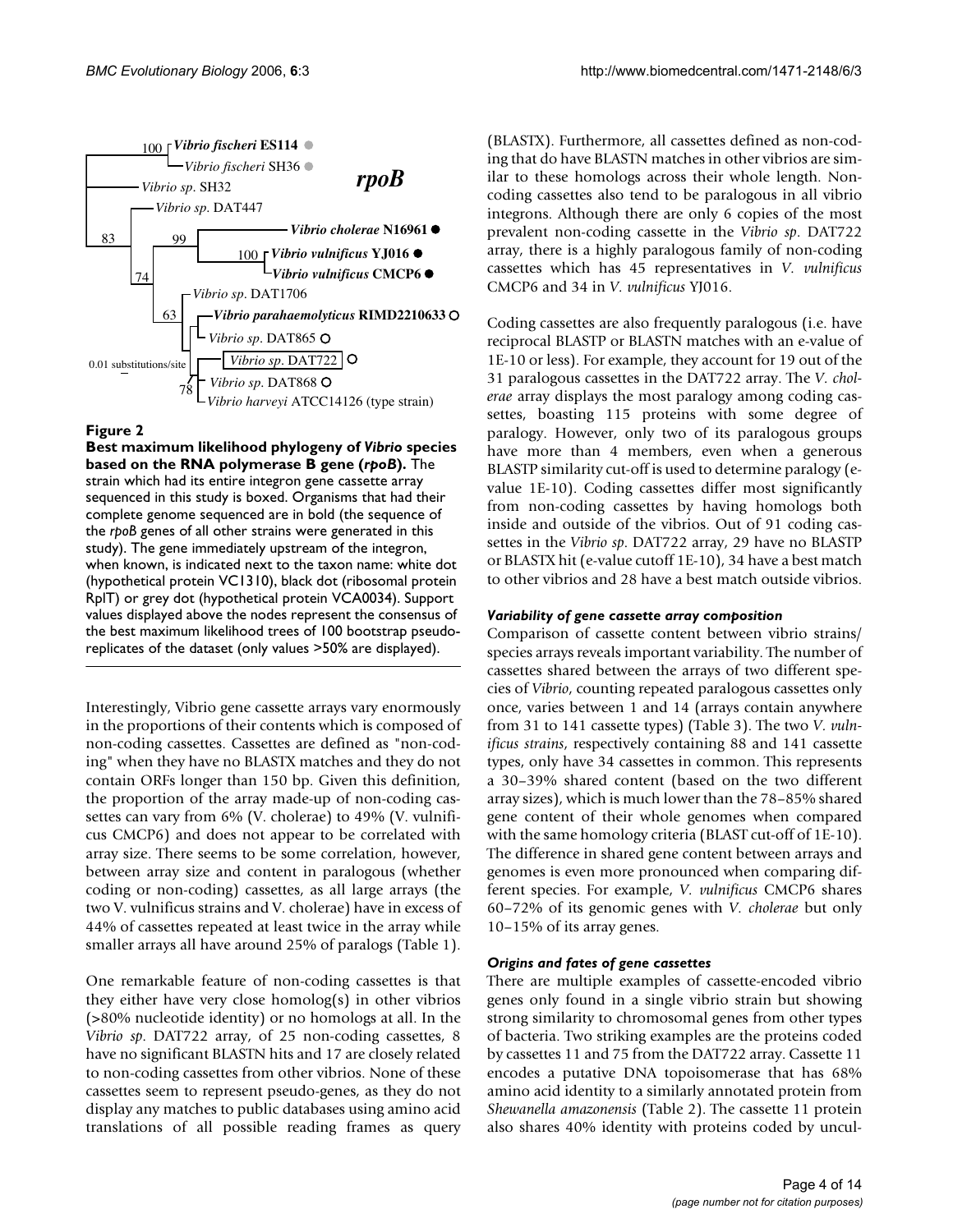

tured marine alpha-proteobacteria from the SAR116 cluster. The protein coded by cassette 75 shares 55% identity (e-value 4E-44) with selenocysteine lyase from the cyanobacteria *Anabaena variabilis* yet does not display homology to any other protein in current databases. Another notable case is the hypothetical protein encoded by cassette 112, whose only homologs are found in two *Salmonella* and two *Bordetella* species, with which it shares ~50% amino acid identity. It is not possible to perform meaningful phylogenetic analyses of these genes to get a more complete picture of their evolutionary history, as there are not enough known homologs. However, the high degree of similarity between these cassettes and their non-cassette homologs, combined with the lack of any vibrio homologs, suggest that they have been recruited from chromosomal genes of other types of bacteria.

*Vibrio* cassette-encoded ORFs are also found to have noncassette ORFs homologs in other vibrio strains. The three most striking cases from the DAT722 array are cassettes 31, 74 and 103. Cassette 31 codes for a putative betaphosphoglucomutase that has 70% amino acid identity with a non-cassette ORF occuring in both *V. vulnificus* genomes, as well as more distant homologs in a variety of

|                    | <b>VvuCMa</b> | VvuY | Vch  | Vpa  | Vfi  | VspDAT            |
|--------------------|---------------|------|------|------|------|-------------------|
| length (kb)        | 151           | 138  | 125  | 47   | 29   | 82                |
| % of host genome   | 2.9%          | 2.6% | 3.1% | 0.9% | 0.7% | n.d. <sup>b</sup> |
| no. cassettes      | 219           | 187  | 173  | 69   | 36   | 116               |
| non-coding         | 107           | 57   | П    | 8    |      | 25                |
| coding             | 112           | 130  | 162  | 61   | 29   | 91                |
| no. cassette types | 4             | 88   | 95   | 59   | 31   | 94                |
| paralogous groups  | 18            | 28   | 44   |      |      | ۹                 |
| singlets           | 123           | 60   | 51   | 52   | 29   | 85                |

#### **Table 1: Characteristics of** *Vibrio* **integrons**

a VvuCM (*Vibrio vulnificus* CMCP6); VvuYJ (*Vibrio vulnificus* YJ016); Vch (*Vibrio cholerae* N16961); Vpa (*Vibrio parahaemolyticus* RIMD2210633); Vfi (*Vibrio fischeri* ES114); VspDAT (*Vibrio sp*. DAT722) bn.d. (not determined)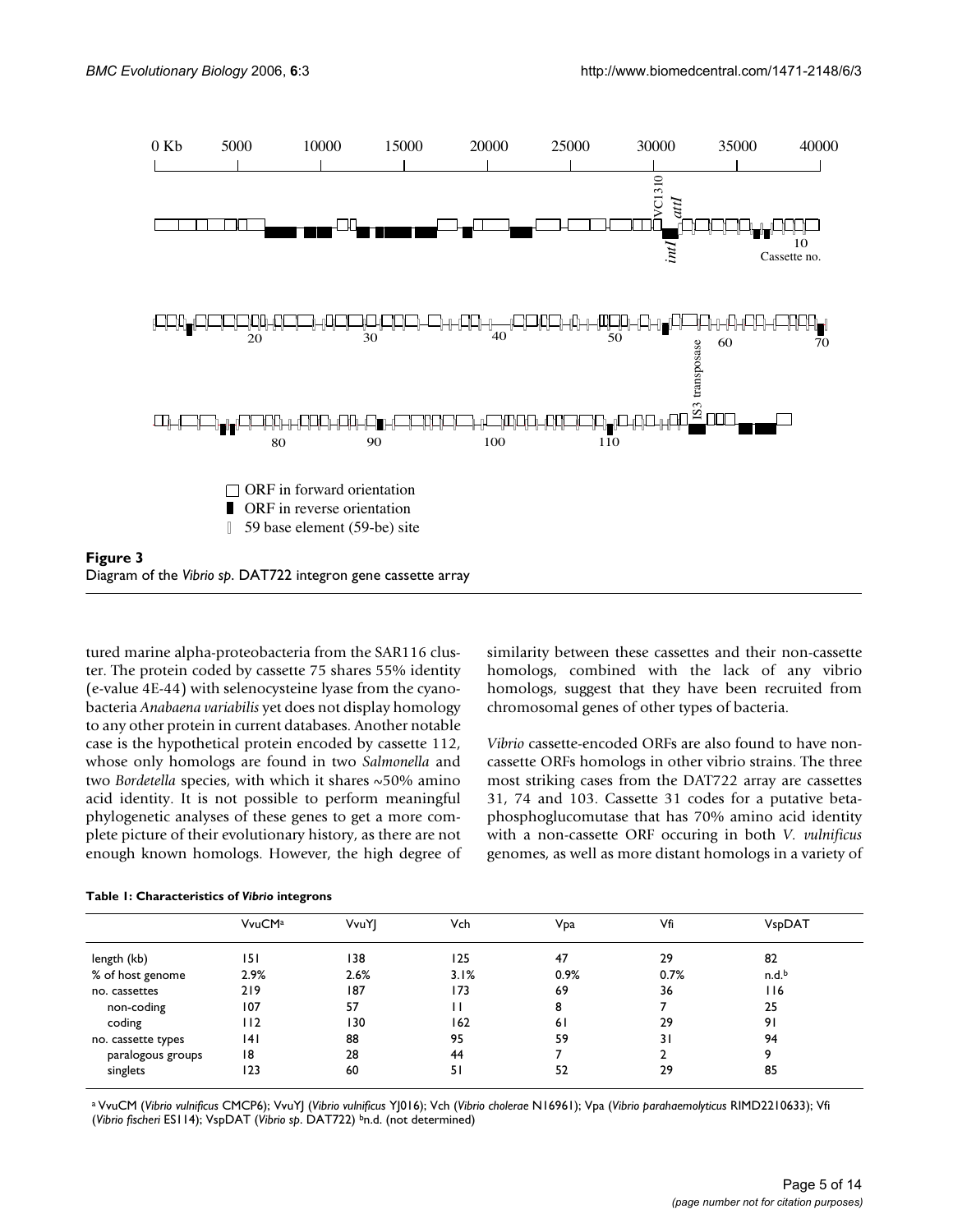| Cassette no. | Putative function                                              | Source of best hit <sup>a</sup> | E-value    | Identity (%) |
|--------------|----------------------------------------------------------------|---------------------------------|------------|--------------|
|              | <b>DNA</b> modification                                        |                                 |            |              |
| $\mathsf{L}$ | DNA topoisomerase I                                            | Shewanella amazonensis          | IE-96      | 68           |
| 57           | NUDIX hydrolase                                                | Deinococcus radiodurans         | $IE-29$    | 46           |
| 59           | DNA topology modulation protein<br>Primary metabolism          | <b>Bacillus cereus</b>          | 5E-45      | 51           |
| 5            | 4-methyl-5(B-hydroxyethyl)-thiazole monophosphate biosynthesis | <b>Bacillus anthracis</b>       | $3E-15$    | 29           |
| 31           | beta-phosphoglucomutase                                        | Vibrio vulnificus               | 4E-86      | 70           |
| 75           | selenocysteine lyase                                           | Anabaena variabilis             | 4E-44      | 55           |
| 78           | maltose O-acetyltransferase                                    | Methanosarcina acetivorans      | 9E-41      | 47           |
|              | Other                                                          |                                 |            |              |
| 2            | lysogenic conversion protein                                   | Bacteriophage P2-EC5            | 5E-41      | 33           |
| 20           | antibiotic biosynthesis monooxygenase                          | Ralstonia eutropha              | 3E-34      | 64           |
| 24           | acetyltransferase                                              | Streptomyces avermitilis        | 6E-27      | 33           |
| 39           | acetyltransferase                                              | Vibrio parahaemolyticus         | 9E-86      | 99           |
| 54           | acetyltransferase                                              | Legionella pneumophila          | $ E-17 $   | 31           |
| 84           | acetyltransferase                                              | Paracoccus denitrificans        | $3E-26$    | 39           |
| 88 & 91      | acetyltransferase                                              | Vibrio vulnificus               | 3E-67      | 66           |
| 103          | acetyltransferase                                              | Vibrio fischeri                 | 4E-61      | 76           |
| 69           | histone acetyltransferase                                      | Vibrio vulnificus               | $ E-16 $   | 31           |
| 74           | haemagglutinin associated protein                              | Vibrio cholerae                 | $IE - 116$ | 88           |
| 97           | cold shock domain                                              | Vibrio vulnificus               | 5E-71      | 77           |
| 102          | toxin-antitoxin plasmid stability system                       | Vibrio vulnificus               | 4E-48      | 94           |

aBLASTP hits from non-redundant database as of July 2005

other bacteria (Figure 4A). Cassette 74 (Figure 4B) codes for a haemagglutinin associated protein and shares 88% amino acid identity with a *V. cholerae* cassette-encoded homolog. This cassette product also has 75% identity with a non-cassette protein found in *V. parahaemolyticus* and *Photobacterium profundum*. Cassette 103 (Figure 4C) encodes a putative acetyltransferase that shares 76% identity with a non-cassette ORF in *V. fischeri*, and is additionally found in many other bacteria. No traces of 59-be site can be found next to the non-cassette homologs, and it is unclear wether these vibrio non-cassette ORFs closely related to cassette-encoded ORFs represent cassette generation events or non-specific cassette insertion events. The latter scenario of cassette insertion outside an integron context has been previously documented for gene cassettes generally associated with class 1 integrons [3]. The nature of this secondary site insertion appears to generate a non-functional 59-be thereby preventing subsequent mobilization [3].

There is one clear-cut example of cassette insertion outside an integron emerging from the analysis of the DAT722 array. Cassette 102 encodes two short proteins together forming a toxin-antitoxin stability system widespread in vibrio integrons [18] (a phylogenetic tree of the antoxin protein, which is highly similar to the tree of the toxin protein, is displayed in Figure 4D). The amino acid sequence of the antitoxin protein from DAT722 is 92% identical to its non-cassette homolog in *Shewanella oneidensis* and but only 78% identical to its relative encoded

by a cassette in the sequenced *V. fischeri* array. This DAT722 cassette-encoded protein also shares significant similarity to a *Xanthomonas* non-cassette homolog (62% identity). It seems likely in this case that a vibrio gene cassette has been inserted non-specifically in the *S. oneidensis* genome, since the *Shewanella* homolog clusters strongly inside a clade of vibrio cassette-encoded homologs. Although *Shewanella oneidensis* is known to possess a functional integron, it only harbours 3 cassettes and the vibrio-like antitoxin gene is found at a different chromosomal location (Figure 1).

Non-coding cassettes differ from those that are coding in terms of distribution, as no homologs outside the vibrios can be found for these cassettes. Instead, closely related homologs in other vibrio species and frequent paralogs in the same array are found for most non-coding cassettes. For example, non-coding cassette 26 is 84% and 88% identical to paralogous cassettes 46 and 48 at the nucleotide level and shares 89% identity with homologous non-coding *V. parahaemolyticus* and *V. vulnificus* cassettes. This high level of sequence conservation from one species to another suggests that non-coding cassettes are under purifying selection. The degree of sequence conservation of paralogous non-coding cassettes could also be enhanced by a process of gene conversion, where recombination between paralogs leads to a more homogeneous set of gene sequences [21]. This sequence conservation, linked with their limited distribution and frequent paralogy leads to two possibilities: 1) They could be selfish ele-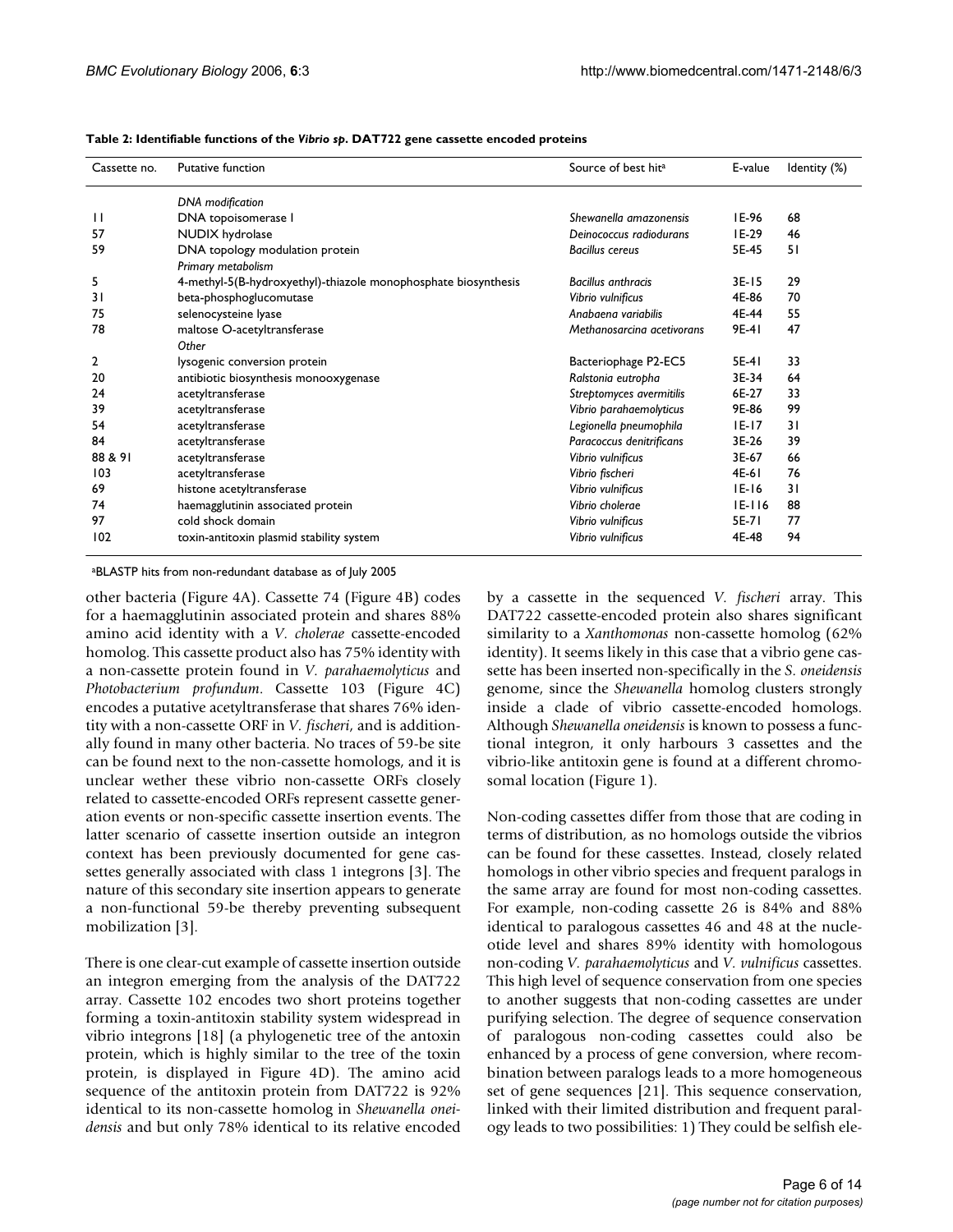|        | VvuCM <sup>b</sup>       | VvuY | Vch                      | Vpa            | Vfi | VspDAT |
|--------|--------------------------|------|--------------------------|----------------|-----|--------|
| VvuCM  | 141                      | 34   | 14                       |                |     | 12     |
| VvuYJ  | -                        | 88   |                          | 10             |     | 10     |
| Vch    | -                        | -    | 95                       | 10             |     | ь      |
| Vpa    | $\overline{\phantom{a}}$ | -    | $\overline{\phantom{a}}$ | 59             |     |        |
| Vfi    | $\overline{\phantom{a}}$ | -    | $\overline{\phantom{a}}$ | $\blacksquare$ | 31  |        |
| VspDAT | -                        | -    | $\overline{\phantom{a}}$ | $\,$           | -   | 94     |

| Table 3: Gene cassettes <sup>a</sup> shared between the integrons of Vibrio species |  |  |
|-------------------------------------------------------------------------------------|--|--|
|-------------------------------------------------------------------------------------|--|--|

aParalogous cassettes are only counted once, the middle diagonal displays the number of different cassette types found in each strain

bVvuCM (*Vibrio vulnificus* CMCP6); VvuYJ (*Vibrio vulnificus* YJ016); Vch (*Vibrio cholerae* N16961); Vpa (*Vibrio parahaemolyticus* RIMD2210633); Vfi (*Vibrio fischeri* ES114); VspDAT (*Vibrio sp*. DAT722)

ments associated with vibrio integrons; 2) They have a function beneficial to the integron (contain promoters that regulate neighboring gene cassette encoded gene expression or can be transcribed as RNA molecules that play a role in integron regulation). In either case, they most likely have originated within the vibrios and spread to most representatives of this group harbouring integrons.

#### *Translocation of integron gene cassette arrays*

The genomic context of an integron and its associated cassette array can provide important information on its history. The context of the *Vibrio sp*. DAT722 cassette array differs significantly from the context of its closest sequenced relative, the *V. parahaemolyticus* array. Although the same 16 genes (in an identical order) are found 5' of the integrase gene in both arrays, the context suddenly changes past this conserved block. None of the next 15 genes upstream of this block in DAT722 has a homolog in a nearby location in *V. parahaemolyticus*, some of them are found 0.5 mb away on the large *V. parahaemolyticus* chromosome and two of them match genes found some 35 kb after the end of the array. Similarly, genes found after the end of these two arrays are completely different, with the exception of homologous transposase genes (IS3 family) being found near the last cassette of both arrays. As suggested by Rowe-Magnus *et al*. [12], the fact that the core vibrio group (which includes *V. parahaemolyticus* and *Vibrio sp*. DAT722) integron integrases are flanked by a different gene than their *V. cholerae* and *V. vulnificus* homologs most likely represents an integron translocation event in the ancestor of the former group (Figure 2). It therefore seems that an integron was inserted at a given location (next to the VC1310 gene) in the ancestor of the *V. harveyi* / *V. parahaemolyticus* core vibrio group, and that the array might have then been moved by a transposition or genome rearrangement event. However, since we do not know the degree of synteny (conservation of gene order) between the *V. parahaemolyticus* and *Vibrio sp*. DAT 722 genomes, the possibility that the genome of either of these strains was rearranged on both side of its integron cannot be excluded.

Translocation events like the potential integron movement in the *V. parahaemolyticus* and/or *Vibrio sp*. DAT722 lineage(s) seem likely, as the *V. cholerae* integron has certainly been moved from its original position on the large chromosome, being the only *Vibrio* integron found on the smaller of the two chromosomes typically found in this genus [18]. As is the case for the arrays of *Vibrio sp*. DAT722 and *V. parahaemolyticus*, the block of genes flanking the integron integrase gene is conserved between *V. cholerae* and *V. vulnificus* (limited to 4 genes rather than 16 in this case, including the ribosomal protein gene directly flanking the integrase gene, *rplT*), with entirely different contexts beyond this block. This block of genes would have accompanied the integron when it was translocated from one *V. cholerae* chromosome to the other. Transposases could have been involved, as the *V. cholerae* integron (including the 4 genes block linked to it) is flanked by genes coding for such proteins on both sides.

Those translocation events do not seem to occur solely within and between chromosomes. *Vibrio salmonicida* carries a large 170 MDa plasmid (pRSV1) harbouring an integron [22]. The integrase of the pRSV1 integron is clearly a vibrio-type integrase, not one of the class 1 or SXT constin integron integrases previously found on vibrio plasmids. This is shown by its strongly supported clustering with vibrio-type integrases in phylogenetic analyses (Figure 1). One of the gene cassettes of this integron encodes a transposase and another a dihydrofolate reductase type I usually found in class 1 integrons. It therefore seems that the *V. salmonicida* integron originates from a translocation (possibly transposition) event of a chromosomal vibriotype integron to a plasmid and later acquired cassettes from class 1 integrons.

The frequent association of vibrio integrons with transposases, along with the variability in their genetic context and the DNA molecule carrying them (plasmid, large or small chromosome), suggest that some of them could be mobilized. As discussed above, there is strong evidence for intragenomic and intracellular translocation of integrons, but what remains to be established is whether lateral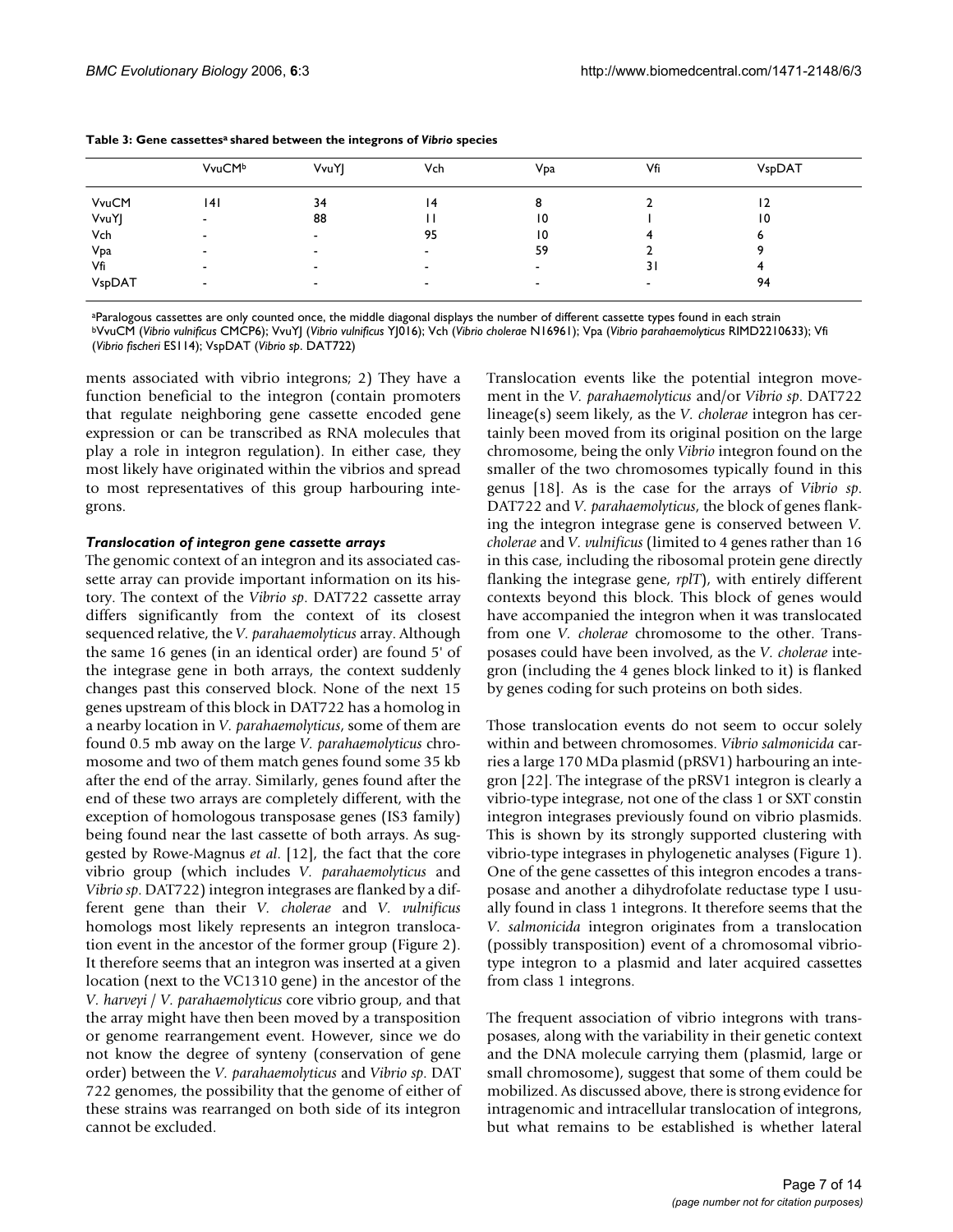## **A.** Putative beta-phosphoglucomutase (Cassette 31)



## **C.** Putative acetytransferase

#### 1 *Desulfovibrio desulfuricans* G20 [X] *Desulfovibrio vulgaris* [X] *Pseudomonas putida* KT2440 [X] *Pseudomonas fluorescens* PfO-1 [X] *Pseudomonas syringae* DC3000 [X] *Pseudomonas syringae* B728a [X] *Vibrio sp. DAT722* [C] *Vibrio fischeri* ES114 [N] *Bacteroides fragilis* NCTC9343 [X] *Pseudomonas fluorescens* PfO-1 [X] *Bordetella parapertussis* 12822 [X] *Bordetella bronchiseptica* RB50 [X] *Pseudomonas aeruginosa* UCBPP-PA14 [X] *Pseudomonas aeruginosa* PAO1 [X] *Pseudomonas putida* KT2440 [X] (Cassette 103) 100 100 94 98 100 100

## **B.** Haemaglutinin associated protein (Cassette 74)



## **D.** Plasmid stability antitoxin (Cassette 102 orfA)



## Best maximum likelihood phylogenies of some **Figure 4** *Vibrio sp*. DAT722 gene cassette encoded proteins

**Best maximum likelihood phylogenies of some** *Vibrio sp***. DAT722 gene cassette encoded proteins.** The letter in brackets following the taxon name indicates the genetic context of the gene coding for the protein: C (found in a gene cassette), N (host organism has an integron, but this gene is not found in a gene cassette), X (host organism does not have an integron). Support values displayed above the nodes represent the consensus of the best maximum likelihood distance trees of 100 bootstrap pseudo-replicates of the dataset (only values >50% are displayed).

transfer of whole gene cassette arrays between strains and species can occur.

*Gene cassette transfers within and between* **Vibrio** *species* To examine the movement of gene cassettes between strains and species, we extracted and aligned all 59-be sites from the vibrio cassette arrays of *Vibrio sp*. DAT722, *V. parahaemolyticus* RIMD2210633, *V. cholerae* N16961, *V. vulnificus* YJ016, *V. vulnificus* CMCP6 and *V. fischeri* ES114(a total of 800 sequences). Figure 5 presents the phylogenetic analysis of 59-be based on this alignment. Three major clades emerge in the resulting tree: 1) All *V.*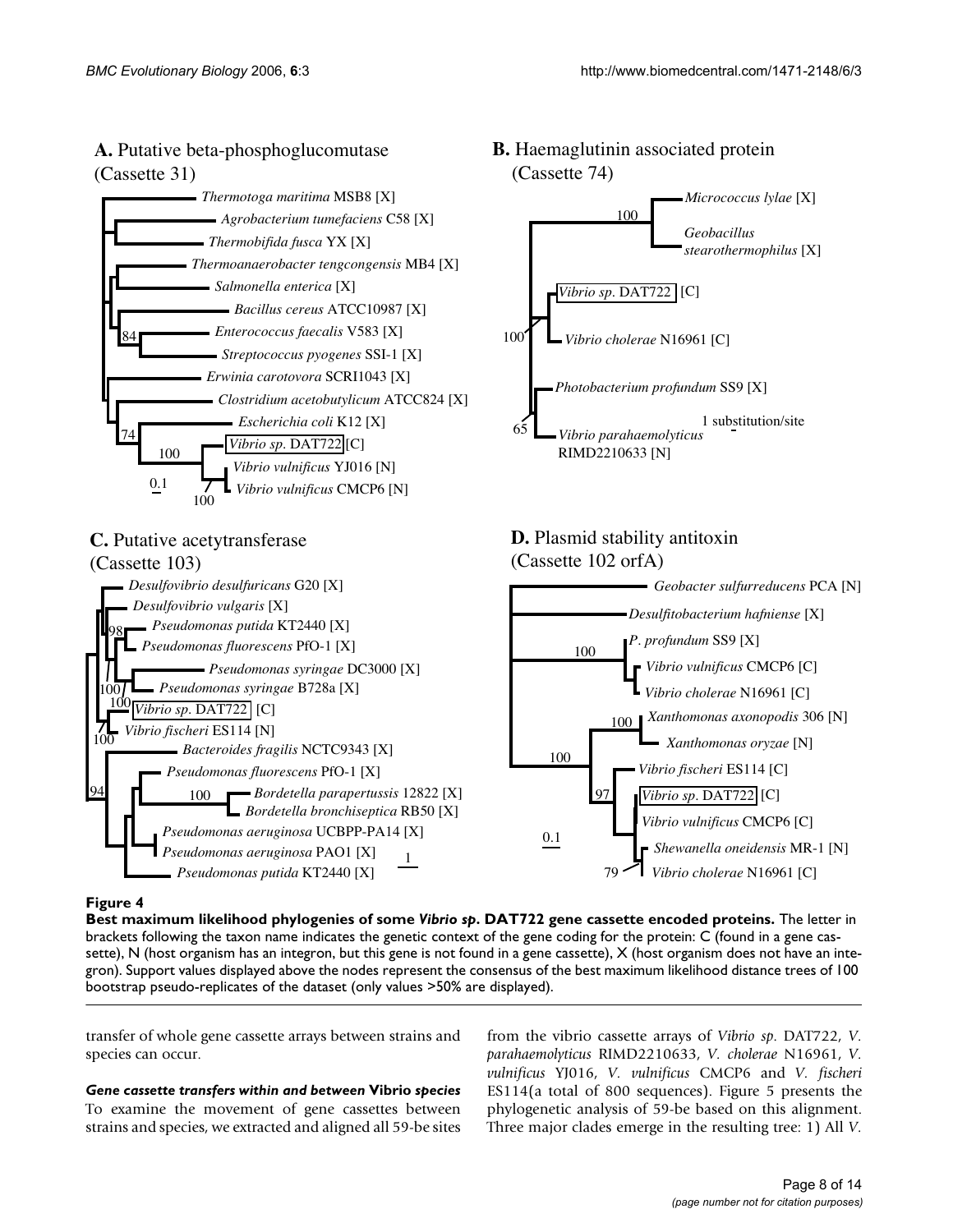*fischeri* 59-be sites cluster together to the exclusion of all others with strong statistical support (94% bootstrap value); 2) most (151/173 or 87%) *V. cholerae* 59-be sites fall in a single clade along with four 59-be sites from other species with robust support (87% bootstrap value); 3) a large proportion (181/406 or 45%) of 59-be sites from either of the two *V. vulnificus* strains form a cluster with a single 59-be site from *V. parahaemolyticus* (weakly supported, 65% bootstrap value). The vast majority of clusters beside these three are formed of 59-be sites from a variety of species.

The major clades observed for *V. fischeri*, *V. cholerae* and *V. vulnificus* contrast with the absence of such phylogenetic structuring for *V. parahaemolyticus* or *Vibrio sp*. DAT722. The presence/absence of species-specific clades in the 59 be sites tree seems to be correlated with the phylogenetic distance of a species from others represented the dataset. In the most phylogenetically distant species of the dataset, *V. fischeri*, no exchange of 59-be sites with other species (indicated by mixed clades) is observed. *V. vulnificus* and *V. cholerae* also lack close relatives in the dataset, both being represented by relatively long branches in the *rpoB* tree (Figure 2). They both display one major species-specific clade along with some exchange of 59-be sites with other species. *Vibrio sp*. DAT722 and *Vibrio parahaemolyticus* are relatively close species (Figure 2) and neither of them displays a species-specific clade in the 59-be site tree.

Of 85 nodes with a bootstrap support value >80%, 65 contain only 59-be sites from the same species and 20 contain 59-be sites from multiple species, indicating transfer of gene cassettes between species. All species of vibrio are involved in such transfers except for the more phylogenetically distant *V. fischeri* (5 events involve *V. parahaemolyticus* as either donor or recipient, 8 *V. cholerae*, 8 *Vibrio sp*. DAT722 and 12 *V. vulnificus*). Among the 65 well-supported nodes containing 59-be from a single species only, 36 nodes contain 59-be sites solely from *V. vulnificus*. Of these 36, 30 contain 59-be sites from a single strain and 6 contain 59-be sites from both CMCP6 and YJ016. Transfer of gene cassettes can therefore be assumed to happen at both the subspecies and species levels among vibrios. The frequency of such transfer events seems to be broadly correlated with phylogenetic distance between the proponents (with a higher frequency between close relatives). Comparison of closely related vibrios, such as *Vibrio sp*. DAT722 and *V. parahaemolyticus* or individual strains of *V. vulnificus*, shows evidence of frequent transfer events that disrupt vertical inheritance patterns, ultimately leading to the absence of a major monophyletic clade for their 59-be sites. At the other extreme, transfer of cassettes between *V. fischeri* and other vibrios must be very rare or absent, as illustrated by the monophyly of all of its 59-be sites.

A phenomenon that could contribute to enhancing the degree of homogeneity between the 59-be sites found in a given species is gene conversion. This non-reciprocal recombination process occurs between relatively small tracts of DNA and is known to lead to the sequence homogenization of multiple paralogous genes found in a given organism, such as rRNA genes [21]. This could also be the case with 59-be sites, and linked with the process of nucleotide substitutions due to replication or repair errors, could lead to the creation and maintenance of distinct pools of 59-be sites in divergent organisms.

## *Evolutionary rate of gene cassette arrays*

Mixed phylogenetic clades composed of 59-be sites from different vibrio species, observed with *V. cholerae* and *V. metschnikovii* by Rowe-Magnus *et al*. [12] and here with a more substantial dataset, suggest frequent transfer of gene cassettes between vibrios. However, the phylogenetic structure present in the 59-be site tree, where 59-be sites from a given species cluster more frequently with others sharing a similar host, also suggest a correlation between phylogenetic distance and frequency of cassette exchange. This could be due to a lower efficiency of integrons at integrating gene cassettes from divergent species, as their 59 be sites did not co-evolve with the integrase and *attI* site of the host species. This hypothesis is supported by the recent findings of Biskri *et al*. [23] that the range of 59-be sites efficiently recombined by the *V. cholerae* integrase is narrower than the range of 59-be sites efficiently recombined by class 1 integrases. Performing similar assays of recombination efficiency using combinations of 59-be sites, *attI* sites and integrases from different vibrio species could allow direct testing of a correlation between phylogenetic distance and frequency of cassette exchange in vibrios.

Looking at the difference between two gene cassette arrays relative to their genomic context can yield insight on the rate of evolution of those arrays versus the rate at which the rest of the genome evolves. The two most closely related strains of *Vibrio* for which we have complete array sequences, *V. vulnificus* YJ016 and *V. vulnificus* CMCP6, share 30–39% of their gene cassettes (34 cassettes on an array size of 88 and 141 non-repeated cassettes, respectively). This represents a minimum of 107 gene cassette gain/loss events between the arrays (54 of YJ016 88 cassettes are not found in CMCP6 and the latter has 53 additional cassettes). This divergence is striking, as these strains are very closely related, displaying differences of only 6 bp in the 1500 bp of their *intI* genes and 7 bp in a 1000 bp fragment of their *rpoB* gene. Furthermore, the shared content of the array is also misleading for the estimation of cassette gain/loss events, as shared cassettes do not necessarily represent an evolutionarily conserved trait, but can have different histories, as is suggested by the lack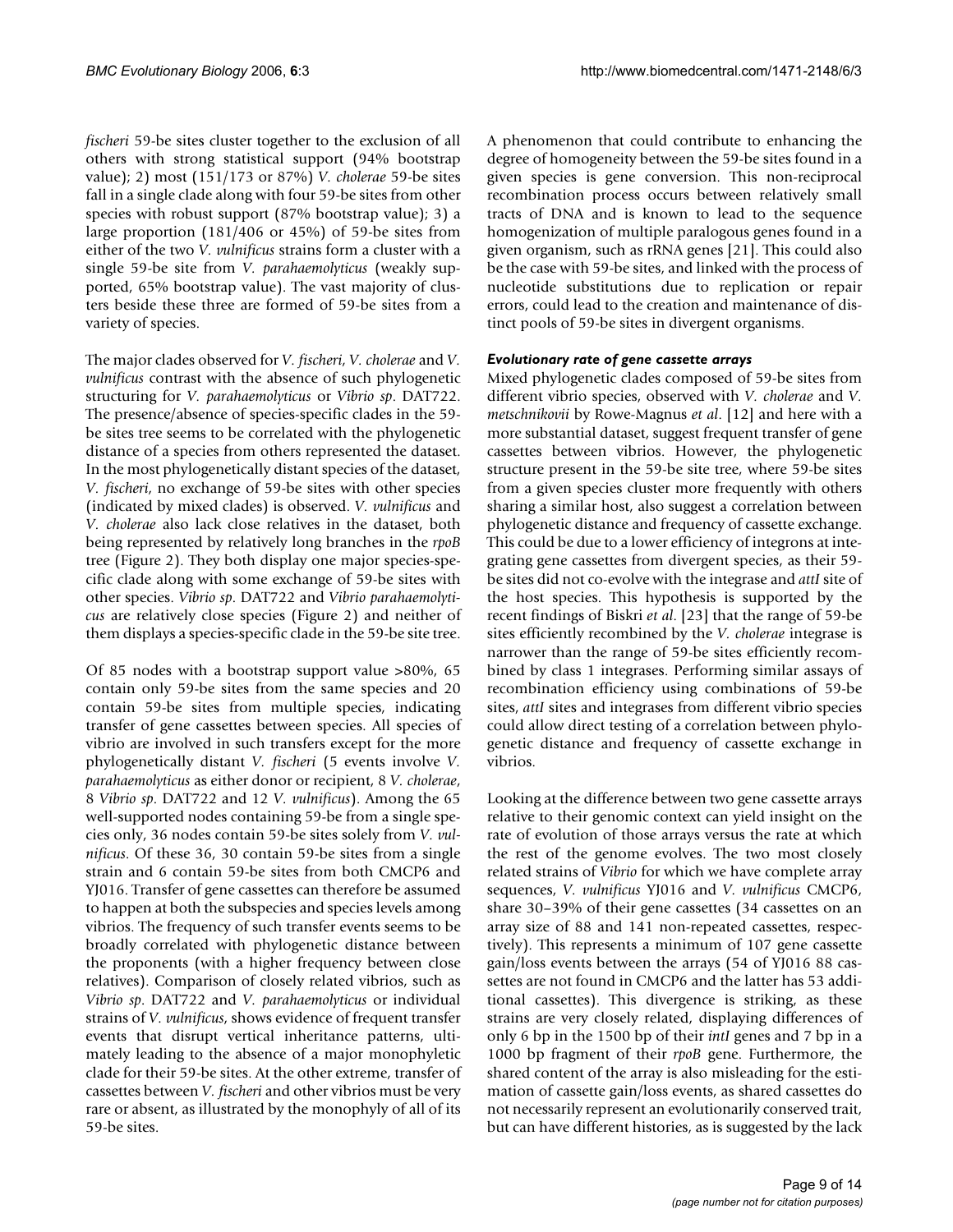

#### **Figure 5**

**Phylogenetic analysis of the 59-be sites found in** *Vibrio* **chromosomal integrons.** Each terminal branch is colourcoded according to the organism hosting the particular 59-be site it represents (see legend). The tree displayed in the best distance neighbor-joining tree obtained using PAUP\*. Percent bootstrap support values represent the consensus of distance neighbor-joining trees obtained from 100 pseudo-replicates of the dataset. They are only displayed for important backbone nodes when the value exceeds 50%. 85 internal nodes are supported with >80% bootstrap value, 20 of which represent mixed species clades.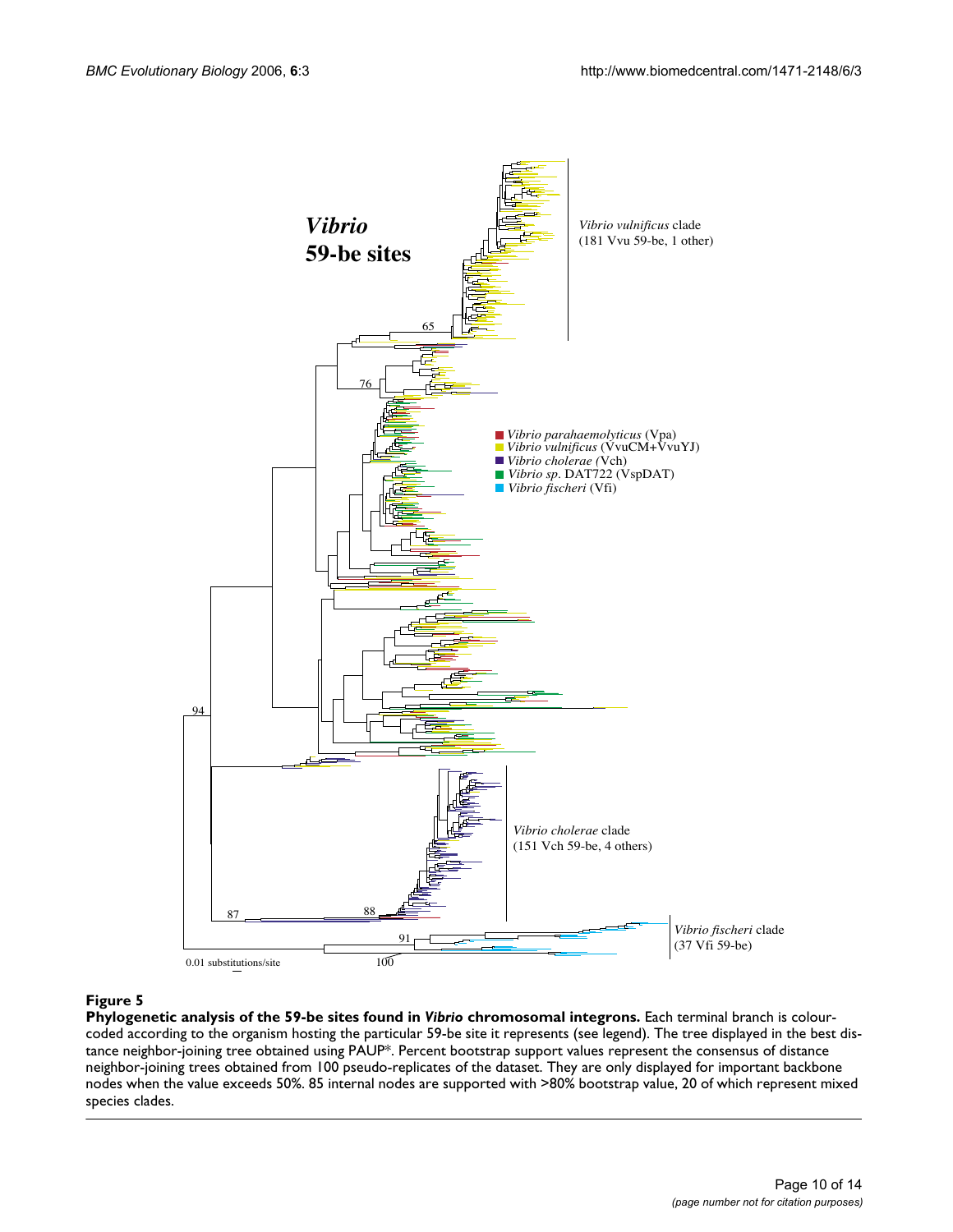of conservation in gene order between the arrays as opposed to the relatively conserved organization of the surrounding genomic genes [19]. Given that the impact of acquiring/losing a gene on organismal fitness would generally be greater than that of a nucleotide substitution, integrons are of immense evolutionary value for their host. Comparison of the cassette content of integrons from a large number of closely related strains, combined with a multi-locus sequence analysis to estimate the nucleotide substitution rate in the genome of these strains, could allow for a quantitative estimate of the relative evolutionary rate of integrons.

## **Conclusion**

The entire 82 kb integron gene cassette array of *Vibrio sp*. DAT722 was isolated and sequenced using a streamlined approach that could be used with most, if not all, integron-containing bacteria (Figure 1). The ease of preparation and high efficiency of fosmid libraries combined with the possibility to screen for integrons by PCR (targeting either of their main components, the integron integrase gene or 59-be sites), makes this approach widely applicable. Non-coding genetic elements such as 59-be sites are not readily identified by automated genome annotation tools, which focus mostly on identifying ORFs. Even for the identification of ORFs encoded within gene cassette arrays, these programs perform poorly, as they often identify the 59-be sites as being part of gene cassette ORFs or being ORFs themselves. This is in part due to the frequent use of alternative start codons in gene cassette encoded ORFs [24]. The approach implemented here, a simple motif search for the conserved ends of 59 be sites identifies gene cassettes with almost 100% efficiency, provided that sequence information is available from gene cassettes of an integron belonging to the same class as the target. By searching for the 59-be sites first and subsequently identifying ORFs that fall in-between these elements (allowing for minimal overlap), the accuracy of the annotation is improved significantly.

Although the mechanistic aspects of integrons are now relatively well understood (recombinase activity, preferential integration of cassettes at the *attI* site, etc.), little is known on their general biology, such as the size range of their gene cassette arrays, the composition and diversity of their genetic pool and their rate of evolution. Isolating and comparing gene cassette arrays from multiple closely related organisms is necessary to understand their role in natural environments. Because of the almost ubiquitous presence of large integron gene cassette arrays in vibrios and the wide distribution and ease of isolation of these bacteria, they represent an ideal model system to study this genetic element and its impact on natural populations. The comparative analyses performed here confirm previous studies as to the functional diversity contained in

vibrio integrons as well as the high variability of their gene cassette content [12,19]. Additionally, evolutionary analyses of the gene cassettes of the *Vibrio sp*. DAT722 array revealed that these mobile elements can be recruited from genomic genes of various origins and can also be derecruited, becoming a 'sedentary' gene after a non-specific integration event and the loss of its associated 59-be sites. This suggests a two-way interaction between the gene pool made up of gene cassettes and the larger gene pool composed of non-mobile bacterial genes. Our phylogenetic analysis of 59-be sites suggests that the gene cassette pool itself is fragmented along phylogenetic lines. The 59-be sites linked to gene cassettes are not homogeneous across all vibrios but tend to be more similar if found in closely related strains or species, suggesting more frequent transfers of gene cassettes among close relatives. Accumulation of sequence data on complete gene cassette arrays will allow for more precise estimates of the rates of gain, loss and transfer of gene cassettes and perhaps even on the degree of gene order conservation, provided that the arrays of very closely related organisms can be isolated.

## **Methods**

## *DNA extraction and strain characterization*

The *Vibrio harveyi* ATCC14126 reference strain was obtained from the American Type and Culture Collection. All other strains used in this study were isolated from marine environments in Australia: strains labeled DAT were obtained from aquaculture tanks used to raise mudcrab larvae in Darwin, Northern Territory (*Vibrio sp*. DAT722, *Vibrio sp*. DAT1706, *Vibrio sp*. DAT865, *Vibrio sp*. DAT868, *Vibrio sp*. DAT447); strains labelled SH originate from Sydney Harbour (New South Wales) seawater samples (*Vibrio sp*. SH32 and *Vibrio fischeri* SH36). All vibrios were isolated by plating water samples directly on thiosulfate citrate bile sucrose (TCBS) agar plates. Pure cultures of the strains were grown in rich medium (10 g tryptone, 10 g NaCl,  $4.0$  g MgCl<sub>2</sub>·6H<sub>2</sub>O, 1.0 g KCl, make up to 1 L with distilled H<sub>2</sub>O, adjust pH to 7.5 with 1 M NaOH). Genomic DNA was extracted as described in Wilson [25]. A 1127 bp DNA fragment of the RNA polymerase B gene (*rpoB*) (from nucleotide position 1315 to 2442 in reference to the *E. coli rpoB* gene), was amplified by PCR from the genomic DNA of all vibrio strains using general vibrio primers (rpoB1315F 5'-GGCGAAGTGGACGATATC-GACC-3' and rpoB2442R 5'-GATCGAGTCTTCGAAGTT-GTA-3'). A phylogenetic analysis of these *rpoB* fragments along with their homologs from completely sequenced vibrio genomes was performed to identify relationships between the isolates.

## *PCR amplification and sequencing of PCR products*

PCR amplifications were carried out in a final volume of 25 µl containing 1–5 ng of template DNA, 1.0 mM of each primer, and 12.5 µl of PCR Master Mix (PROMEGA). The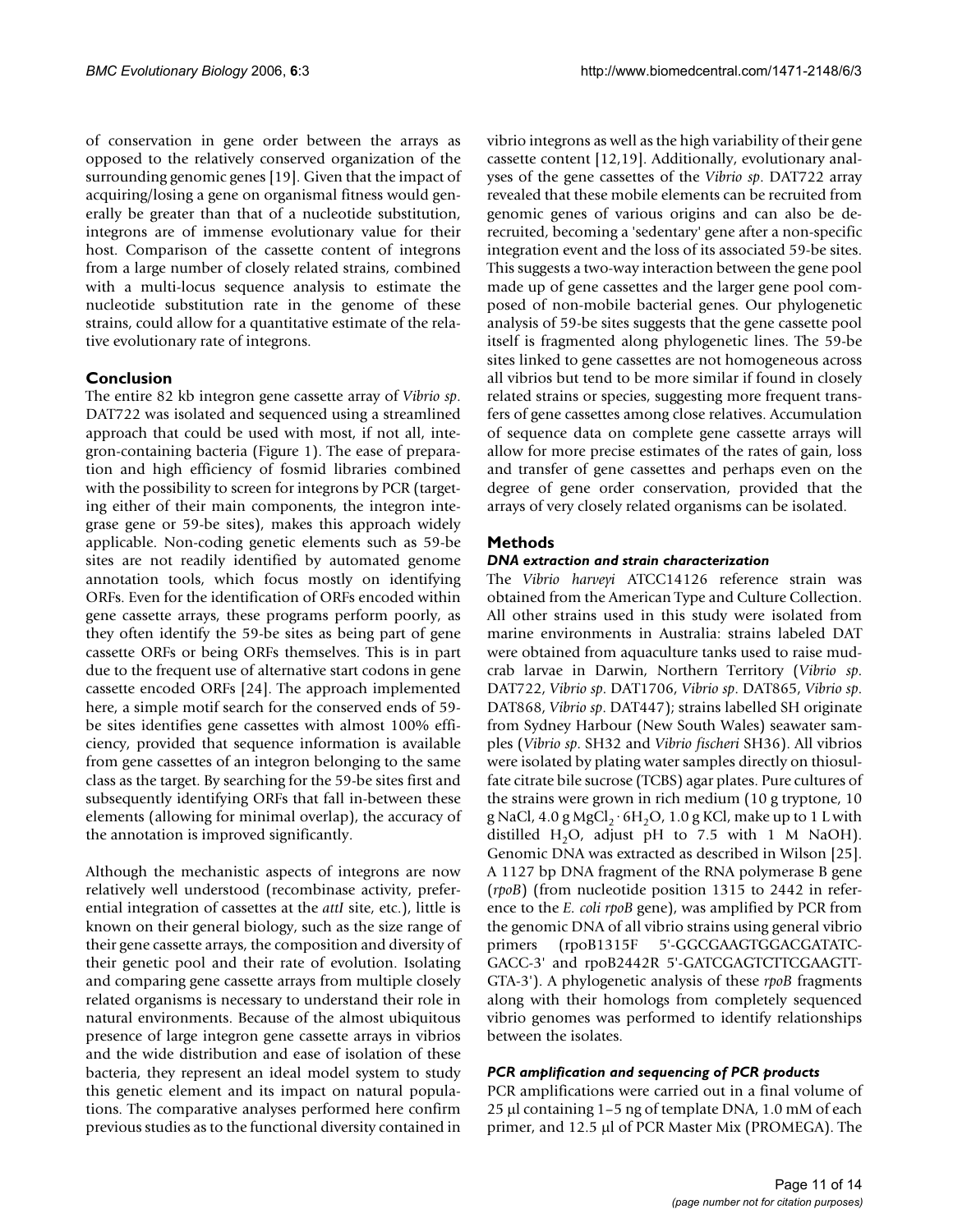reactions were performed with an initial denaturation at 94°C for 2 min., 30 cycles with a denaturation at 94°C for 30 sec., primer annealing at 55°C for 30 sec., and primer extension at 72°C for 1 min. PCR products were gel purified with the MinElute kit (QIAGEN) and cloned in TopoTA (INVITROGEN). Two clones were sequenced from both directions for each PCR product using an ABI377 automated DNA sequencer and BigDye v3.1 chemistry.

## *Screening strains for the presence of integrons*

Genomic DNA isolated from a pure culture of each strain was screened for the presence of an integron using one of two sets of primers: one set targeted part of *intI* (VintI\_R 5'-CTGATATWMGWACMGTACAAGARC-3') and most of the gene known to be upstream of it in strains from the vibrio core group such as *V. parahaemolyticus*, VC1310 (VC1310\_F 5'-CTGAATGTCTTATTTGCCTTTGG-3'); the second set targeted *Vibrio* gene cassettes 59-be sites (V59be\_F 5'-CACACCTTARSNSRGCGTTA-3' and V59be\_R 5'-TCCCTCTTGARCNSYTTGTTA-3'). Strains SH32 and SH36 were positive only for gene cassettes. Strains DAT722, DAT868, DAT865 were positive for both *intI* flanked by VC1310 and gene cassettes. Once the PCR products were confirmed by sequencing, these three strains were selected for genomic fosmid library construction.

## *Construction and screening of fosmid libraries*

Fosmid libraries were constructed from the genomic DNA of strains DAT722, DAT865 and DAT868 using the EPI-FOS kit (EPICENTRE). Purified genomic DNA was run on a low-melt 1% agarose gel (AMRESCO) in a pulse-field gel electrophoresis apparatus (BIORAD) and the DNA of  $~40$ kb in size was cut out, purified from the agarose, ligated to the fosmid vector, packaged in phage capsids and used to infect *E. coli* as described in the EPIFOS kit manual. 480 colonies from each of the resulting libraries were picked from agar plates and used to inoculate 96-well blocks containing 1 ml of LB broth with  $12.5 \mu g/ml$  of chloramphenicol (to select for the presence of fosmids) in each well. These cultures were grown overnight and glycerol stocks were made by mixing 140 µl of culture from each well with 60 µl of 50% glycerol in a 96-well plate. 10ul was sampled from each well and pooled by row in eppendorf tubes (120 µl per tube). The latter tubes were centrifuged to remove the LB broth and cells were resuspended in 15  $\mu$ l of pH 7.0 Tris-HCl buffer. 1  $\mu$ l of resuspended cells was added as template to PCR reaction tubes for screening. 40 PCRs were required to screen each library (1 reaction per 12 wells row, 8 rows per 96-well block, 5 96-well blocks per library). The PCR screening was done using primers targeting the *intI* gene and its upstream neighbor VC1310. For all positive rows of the blocks, 1 µl was taken out of each well from that row in the corresponding glycerol

stock to inoculate a new PCR screening reaction. Clones testing positive in this second round of screening were restreaked on LB agar plates containing 12.5 µg/ml of chloramphenicol, which were used to inoculate a liquid culture for extraction of pure fosmid DNA (as described in the EPIFOS kit manual). From 2 to 7 positive clones were obtained for each 480 clones library, with an average of 5 or  $\sim$ 1 % of positives.

Sequencing reactions were performed on one *intI* / VC1310 positive fosmid for each of the DAT722, DAT865 and DAT868 libraries using primer VintI\_F (5'-CTTG-TACGGTACGAATATCAGC-3') to obtain the complete sequence of their *intI* genes (completing the partial *intI* sequence on the *intI* / VC1310 fragment). An *intI*-bearing fosmid from the library with the most positive clones for *intI* (the DAT722 library, 7 positive clones / 480 total clones) was then selected for whole shotgun sequencing.

## *Assembly of the complete* **Vibrio sp***. DAT722 integron*

The *intI*-containing DNA insert from the DAT722 library was cleaved from its fosmid vector using EcoRI and separated from it by PFGE. The insert DNA recovered from the low-melt agarose gel (EPIFOS kit manual) was then sheared in 1 kb fragments by nebullization and cloned in the TopoTA vector (INVITROGEN). Sub-clones were sequenced to obtain 8× coverage of the complete insert. Fragments were assembled using PHRED-PHRAP, which was also used to assess the quality of the sequencing. Lowquality regions were targeted by PCR giving a final average coverage of 11.8 (average for all the fosmid clones sequenced here). This yielded a 36 kb contig that included the *intI* gene, 33 kb of flanking DNA on one side and three gene cassettes integrated at *attI* on the other. To extend the array in the direction of the gene cassettes, a set of PCR primers targeting the last cassette of the contig was designed and used to re-screen the library. Both ends of library clones positive using this set of primers were sequenced to determine overlap with the original 36 kb contig. A fosmid clone with minimal overlap (2–5 kb) was selected for sequencing. This "walking" procedure was repeated until the end of the array was reached (i.e. gene cassettes were absent at one end of the last fosmid sequenced). This yielded a total of four fosmid clones of 36 kb, 32 kb, 30 kb and 37 kb in size, covering the entire 82 kb DAT722 integron gene cassette array as well as 33 kb of DNA on one side and 20 kb on the other (total length of 135 kb).

The integron gene cassette array DNA sequence determined in this study has been submitted to the GenBank nucleotide sequence database and assigned accession number [GenBank:[DQ139261\]](http://www.ncbi.nih.gov/entrez/query.fcgi?db=Nucleotide&cmd=search&term=DQ139261).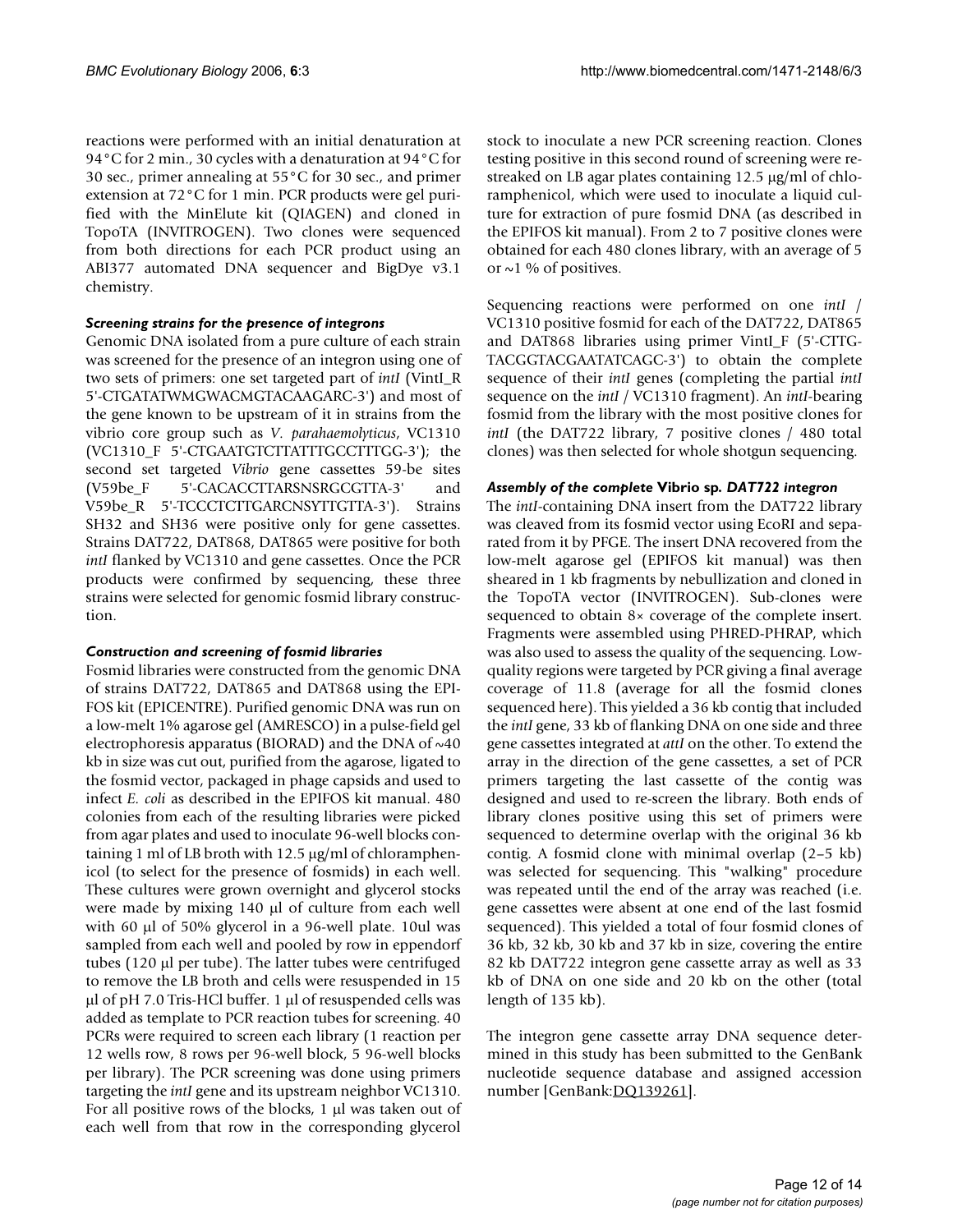## *Detection and annotation of gene cassettes in DNA sequence data*

59-be sites were located in the DNA sequence using a Transact SQL procedure run in MSSQL 2000. The procedure searched for the conserved regions identified in the 59-be sites of previously analyzed vibrio strains (5': TAACAA, 3': GCGTTA). The results were then filtered by ensuring that the distance between the 5' conserved region and the 3' conserved region fell in a length range of 80 to 150 bp, as previously observed for other vibrio 59-be sites. These possible 59-be sites were then ranked based on how well they conformed to the consensus motif found in other vibrio 59-be sites on a scale of 1 to 20 and potential 59-be sites with scores below 15 (likely false positives) were discarded.

Once the 59-be sites had been identified, ORFs were located using another T-SQL procedure and then filtered by size (>50aa) and proximity to existing 59-be sites. ORFs that intruded too far (15 bp or more) into a 59-be site were disregarded or shortened. Overlapping ORFs were then examined manually and the most likely of them was retained (usually the ORF with a BLASTP match in the NCBI database). Once the 59-be sites, gene cassettes and ORFs had been found, they were automatically annotated in GenBank format using an ASP.net script. Cassettes in which no ORF was found according to the criteria defined above were used as a BLASTX query against the GenBank database to identify potential pseudogenes. Also, to confirm the "non-coding" nature of these cassettes with no apparent ORFs, all homologs of such cassettes found using BLASTN were aligned (>75% of potential non-coding cassettes had homologs). If all homologous cassettes were conserved across their whole length and no mutation pattern reminiscent of the variability of synonymous codon positions could be observed, the cassette was confirmed as non-coding. The SQL script used to annotate gene cassette arrays can be obtained from the authors upon request.

## *Comparison of* **Vibrio** *gene cassette arrays*

The DNA sequences of all integron gene cassette arrays found in completely sequenced vibrio genomes (along with the ORFs they encode) were retrieved from the KEGG database [26]. A PERL script was written to perform reciprocal BLASTP and BLASTN of the gene cassette contents of two arrays against each other (to detect homologs) and of an array against itself (to detect paralogs). The script can be obtained from the authors upon request. A cut-off evalue of 1E-10 was established to determine homology.

## *Sequence alignments and phylogenetic analysis*

The 800 59-be sites present in all gene cassette arrays from sequenced vibrio genomes as well as the DAT722 array were identified and retrieved using the Transact SQL procedure described above. They were then aligned using CLUSTALW [27]. The alignment was subsequently edited manually to remove ambiguous characters, leaving 123 unambiguous positions for phylogenetic analysis. The latter was performed in PAUP\* 4.04b [28] and applying the Neighbor-Joining tree reconstruction method using the GTR (general time-reversible) nucleotide substitution model. Support values represent the consensus of 100 Neighbor-Joining trees constructed from bootstrap pseudo-replicates of the original dataset.

Phylogenetic analyses were also carried at the DNA level for the *rpoB* gene. Third codon positions did not display mutational saturation and were therefore included in the analyses. The *rpoB* trees were constructed with PAUP\* 4.04b, applying the heuristic-search option and using the TBR branch-swapping algorithm. Maximum likelihood was used as the tree reconstruction method, with the nucleotide substitution model (GTR), gamma rates parameter α, proportion of invariable sites and nucleotide frequencies determined using MODELTEST [29]. The confidence of each node was determined by building a consensus tree of 100 maximum likelihood trees from bootstrap pseudo-replicates of the original dataset.

Amino acid alignments of the *Vibrio sp*. DAT722 gene cassette encoded ORFs and their homologs as well as the IntI protein family were constructed using CLUSTALW and edited manually to remove ambiguous characters. Maximum likelihood phylogenetic analyses were applied to these datasets using PROML with the JTT amino acid substitution matrix, a rate heterogeneity model with gammadistributed rates over four categories with the  $\alpha$  parameter estimated using TREE-PUZZLE, global rearrangements and randomized input order of sequences (10 jumbles). Bootstrap support values represent a consensus (obtained using CONSENSE) of 100 Fitch-Margoliash distance trees (obtained using PUZZLEBOOT and FITCH) from pseudoreplicates (obtained using SEQBOOT) of the original alignment. The settings of PUZZLEBOOT were the same as those used for PROML, except that no global rearrangements and randomized input order of sequences are available in this program. PROML, CONSENSE, FITCH and SEQBOOT are from the PHYLIP package version 3.6a [30]. TREE-PUZZLE and PUZZLEBLOOT can be obtained from the programs website [31].

## **Authors' contributions**

YB drafted the manuscript, conceived the study and performed the evolutionary analyses. CLN carried out the DNA sequencing and assembly of the fosmid clones and helped draft the manuscript. MJJ wrote the script for the annotation of gene cassette arrays. AR and BCM performed the functional annotation of gene cassettes and helped draft the manuscript. MRG participated in the con